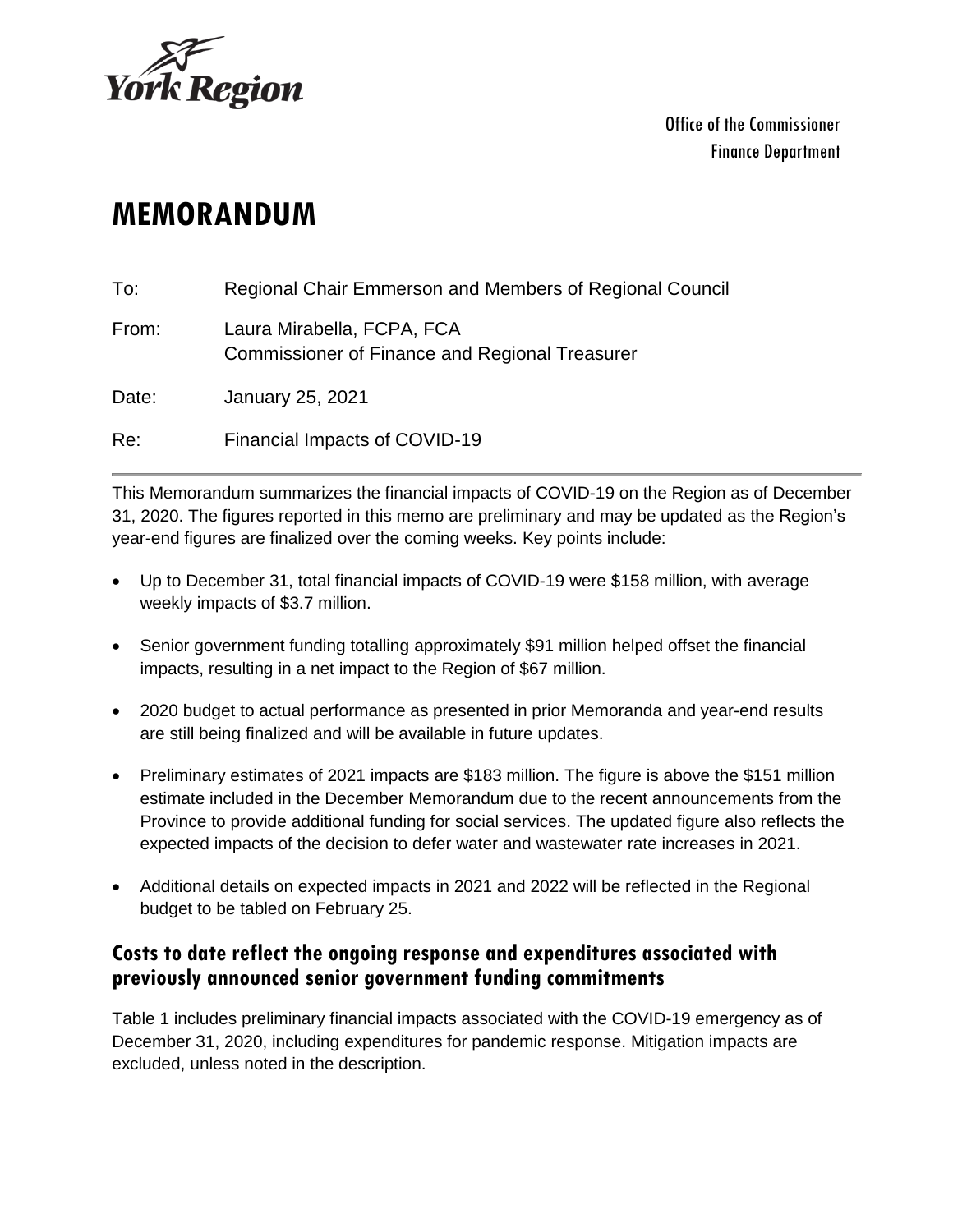Further adjustments to figures shown in Table 1 are expected as the Region's financial results are finalized.

Staff-related costs increased by \$7.3 million in December. Approximately 71% of the increase includes staff-related costs in Public Health, Paramedic Services and Long-Term Care. Overtime costs accounted for \$2 million of the overall staff-related costs.

Non-payroll costs were adjusted from the previous Memoranda to exclude \$23.4 million in unspent purchase orders. These potential costs may be incurred in 2021 and will be reported on as part of future updates. The figure was also adjusted to exclude revenue offsets so that only gross expenditures are reflected. This adjustment allows the impacts in the table to be more easily compared to the COVID-related revenues summarized in Attachment 1. The information shows the total financial impacts of \$158 million summarized in Table 1 were offset by expected revenues of approximately \$91 million in 2020. These figures are still considered preliminary and will be confirmed as the 2020 year-end results are finalized.

Non-payroll expenditures reported for December also reflect an increase of approximately \$1 million related to PPE for Paramedic Services and Long-Term Care, costs related to the Public Health response, transfers to community agencies for shelter and quarantine support, cleaning, and IT costs.

|                               |                                                                                                                                                                                                                         | Cost (\$ Millions)  |                  |  |
|-------------------------------|-------------------------------------------------------------------------------------------------------------------------------------------------------------------------------------------------------------------------|---------------------|------------------|--|
| <b>Area</b>                   | <b>Description</b>                                                                                                                                                                                                      | <b>Year to Date</b> | Weekly<br>Impact |  |
| Payroll costs                 | Staff-related costs resulting from COVID-19 (e.g.,<br>staff time, overtime, pandemic pay premiums<br>payable to Regional staff and additional staff).<br>Includes YRP staff-related costs. Excludes<br>banked overtime. | 70.77               | 1.65             |  |
| Non-payroll<br>costs          | Includes gross program costs related to the<br>COVID-19 response and other non-staff<br>expenditures (e.g., health-related materials, IT<br>operating costs).                                                           | 33.73               | 0.78             |  |
| <b>Sub-Total Direct Costs</b> |                                                                                                                                                                                                                         | 104.50              | 2.43             |  |
| Waste<br>management           | Increased processing costs resulting from higher<br>tonnage of residential waste collection and blue<br>box contamination.                                                                                              | 2.07                | 0.05             |  |
| Transit                       | Net impact of lower revenues from reduced<br>Ridership and advertising revenue, deferred fare<br>increase and service reductions.                                                                                       | 17.93               | 0.54             |  |

# **Table 1 Estimated Impacts of COVID-19 as at December 31**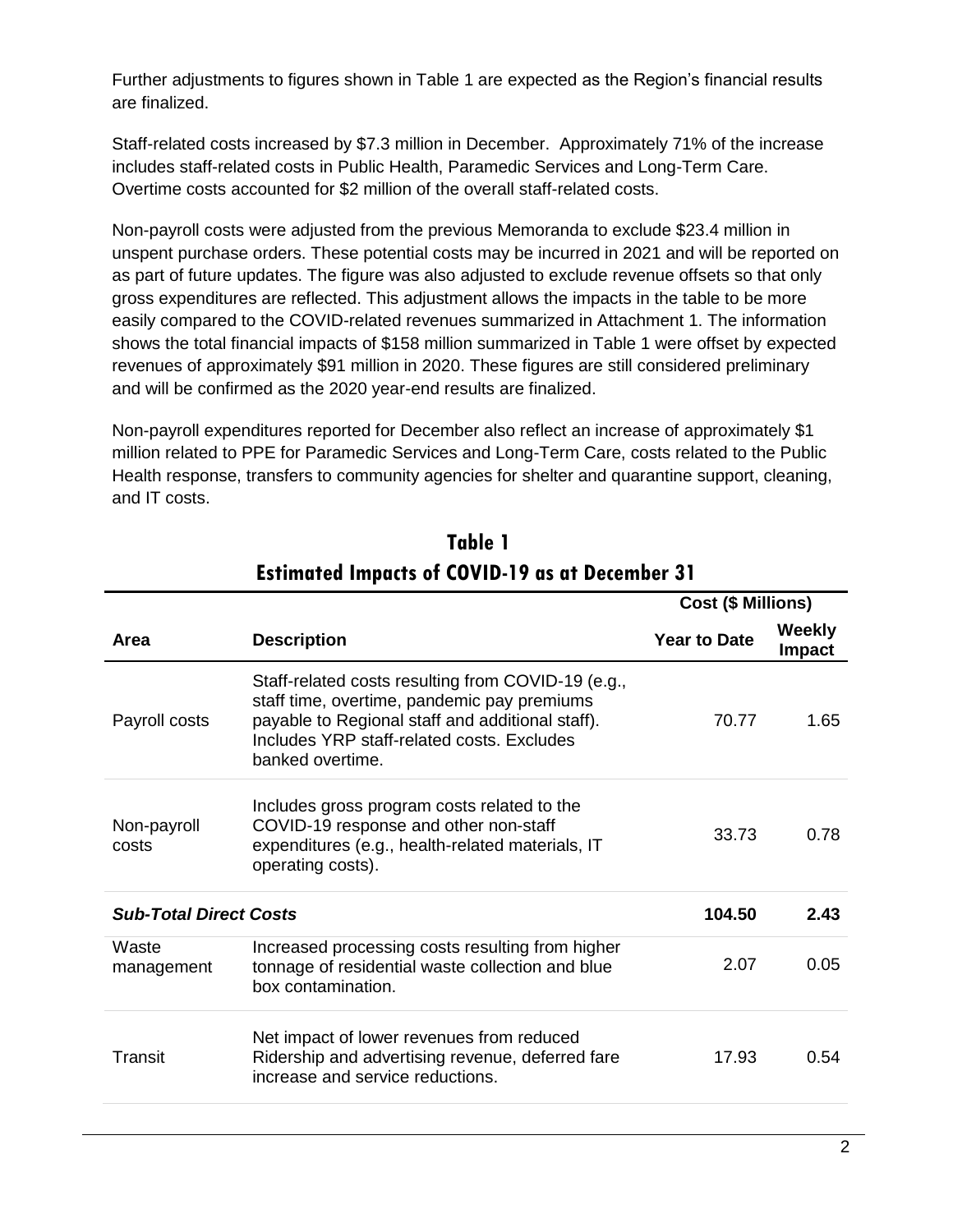|                                 |                                                                                                                                                                                                     | <b>Cost (\$ Millions)</b> |                  |
|---------------------------------|-----------------------------------------------------------------------------------------------------------------------------------------------------------------------------------------------------|---------------------------|------------------|
| <b>Area</b>                     | <b>Description</b>                                                                                                                                                                                  | <b>Year to Date</b>       | Weekly<br>Impact |
| Water and<br>Wastewater         | Reduced revenues from deferral of the April 1<br>planned rate increase.                                                                                                                             | 25.15                     | 0.48             |
| <b>Court Services</b>           | Estimated reduction in revenues from Provincial<br>Offences fines during Courts closure, net of staff-<br>related savings. Amounts to be recovered will be<br>determined once Courts fully re-open. | 6.50                      | 0.11             |
| <b>York Regional</b><br>Police  | Fee revenue loss from closure of Customer<br>Resource Center, net of reduced spending on<br>training, fleet fuel and maintenance, and other<br>savings.                                             | 1.56                      | 0.04             |
| Other                           | Includes information technology capital costs, net<br>of other program savings identified to date.                                                                                                  | 0.25                      | 0.01             |
| <b>Sub-Total Indirect Costs</b> |                                                                                                                                                                                                     | 53.46                     | 1.22             |
| Total                           |                                                                                                                                                                                                     | 157.95                    | 3.65             |

Note: Table 1 reflects transactions recorded for 2020 up to January 14. Figures exclude senior government offsets and other mitigation strategies unless noted in the description.

## **Other financial impacts include below-budget development charge collections and interest costs of the tax relief program**

On June 25, 2020, York Region Council received the Fiscal Sustainability 2020 Update report highlighting fiscal challenges associated with COVID-19, including potentially lower-thanforecasted levels of Development Charges (DC) collections. In 2020, the Region collected \$279 million in development charges. While development charge collections are about \$83 million below the \$362 million projected in the 2020 budget, they are above the updated forecast of \$241 million in the Fiscal Sustainability Update report. The 2020 collections are also sufficient to cover the principal and interest payment for development charge related debt of \$250 million for 2020. As the economy recovers, development charge collections in 2021 and beyond are expected to be above the average annual principal and interest payments.

On April 30, 2020, Council directed that a tax relief program be implemented to support York Region's local municipalities in their efforts to provide tax payment flexibility to residents and businesses. As of the end of December, the Region collected 99% of the first three installments. The impact of the delayed portion is approximately \$125,000. The final instalments were paid in full although a portion of the balance from previous instalments is still outstanding.

The Municipal Property Assessment Corporation (MPAC) indicates that the Region's property tax assessment has grown by 1.37% in 2020, which is below the 1.48% growth rate included in the Region's 2020 budget. While the lower growth is not contributing to the 2020 financial impacts reported in this Memorandum, it will be reflected in the 2021 budget to be tabled on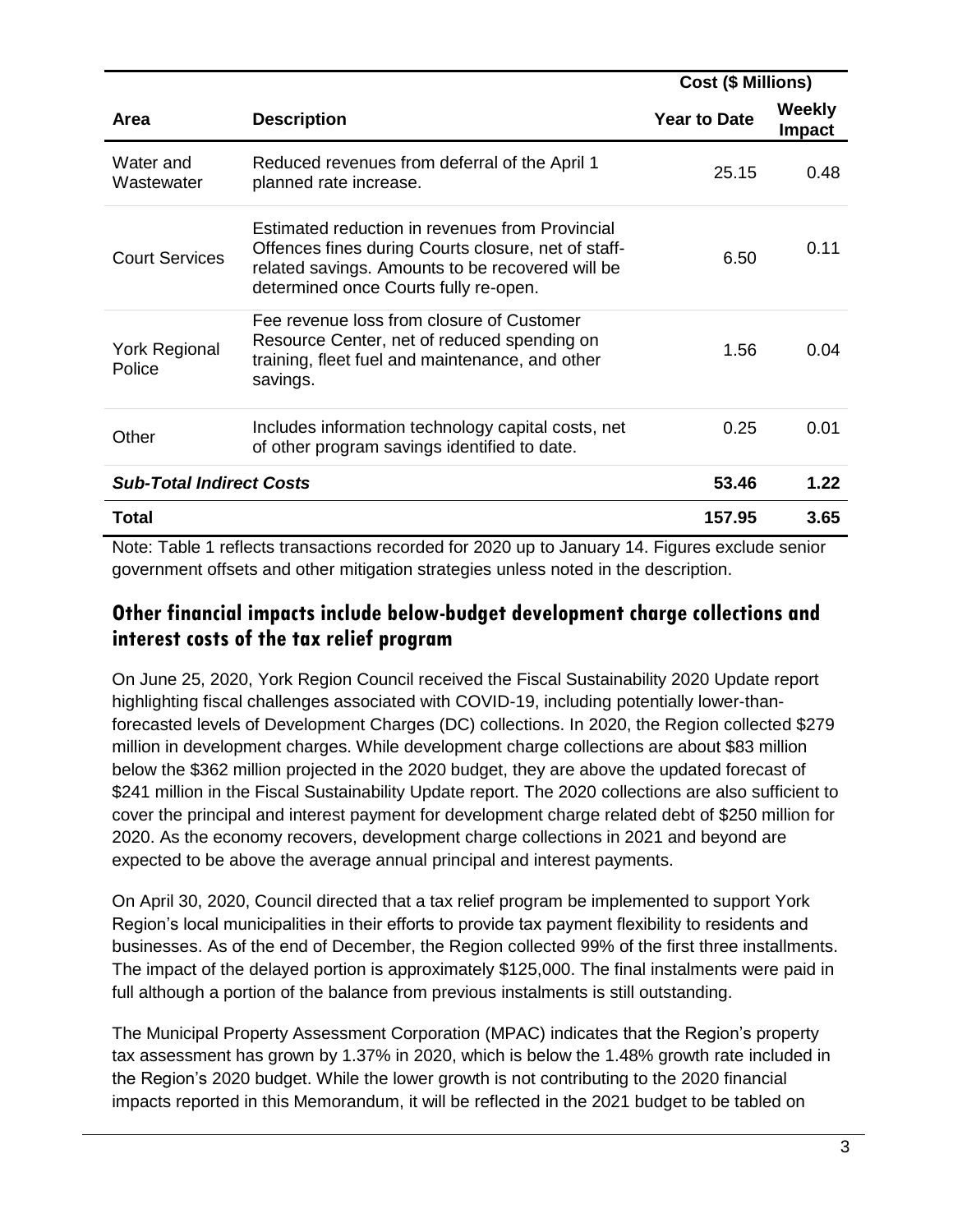February 25. Information on these impacts was included in the presentation on Financial Impacts of COVID-19 to the Special Meeting of Council on December 10, 2020.

### **Senior government funding commitments are expected to help address COVID-19 financial impacts**

The Attachment to this Memorandum shows the Federal and Provincial funding commitments to date. Funding commitments recorded to date are reflected as revenue offsets in the figures reported in Table 1.

Since the December 15 Memorandum, additional senior government funding supporting the Region's COVID-19 response is reflected in the Attachment. New confirmed funding for 2021 includes:

- Phase 2 Municipal Safe Restart Agreement funding totaling \$9.9 million.
- Increased commitment for social services support totaling \$8.1 million.
- Support through the Province's High Priorities Communities Strategy for new isolation beds and other program costs to support vulnerable populations totaling \$7.2 million.
- One-time provincial support for the Community Paramedicine program to respond to the annual flu season and the second wave of COVID-19 totaling \$0.6 million.
- Other additional revenues for existing programs including increased commitments to support Long-Term Care homes, including infection prevention and control, mental health and addiction supports in response to COVID-19.

The letters committing funding for social services support and the High Priorities Communities Strategy noted that funding for operating projects expires on March 31, 2021. Should there be continued need to operate the Voluntary Isolation Centres, Transitional and Self Isolation Shelters for vulnerable residents experiencing homelessness and other supportive services beyond this time, there could be a tax levy pressure in 2021 if no new provincial funding is made available.

The Attachment includes a new column indicating preliminary estimates of potential additional funding in 2021 beyond what has been confirmed. This reflects Regional estimates of potential funding where final amounts are not yet confirmed or indicates where communication from senior orders of government indicates possible ongoing support that has not yet been quantified. This includes:

 Ongoing Provincial support for one-time extraordinary costs related to the Public Health response through 2021 was communicated in a January 13 letter. Preliminary estimates